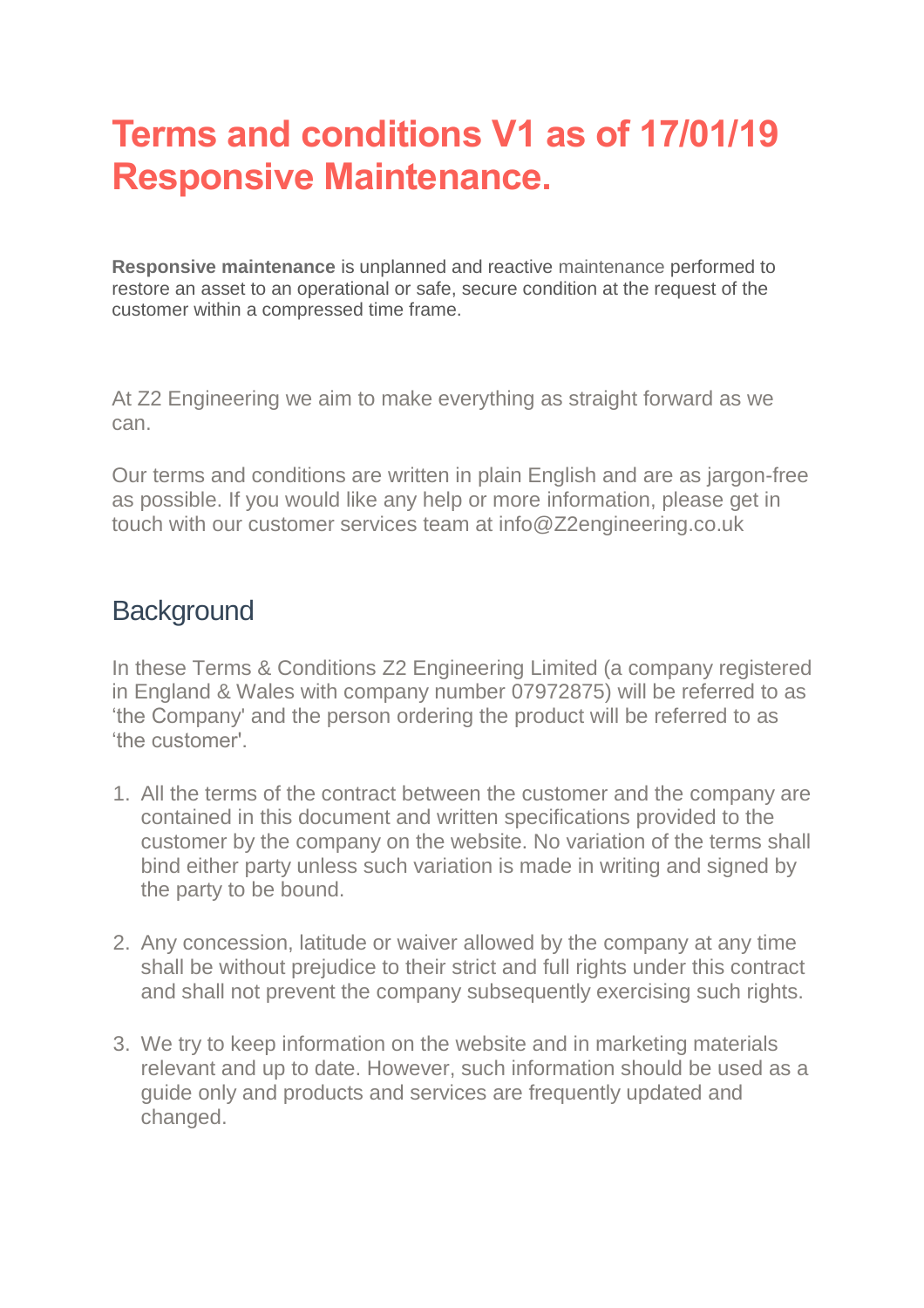- 4. Any reviews or comments made by members of the public on this website are their opinions only and do not form any part of the specification or advice given by the company about products or services we supply.
- 5. Pictures, text, videos and other material contained on the company's website(s) and literature are subject to copyright restrictions and must not be copied or reproduced without the written consent of the Company.
- 6. Trademarks and other intellectual property of the company are protected and not to be replicated or reproduced.
- 7. The company is registered with the Financial Conduct Authority and may introduce you to third party finance providers if this is your preferred option of payment.

#### **Communication**

- 9. Unless otherwise stated in the Terms & Conditions, all communication between the customer and the company will be by post phone or email. The customer's email address used by the Company will be the same one supplied by the customer during the ordering process.
- 10. When the customer places a request for services from the company, the company will issue a fixed price quote on site before works start. The quote will state the following information;
	- i. details of what the customer has agreed to purchase
	- ii. the total cost
	- iii. who pays for returning goods
	- iv. an address where complaints can be sent
	- v. any guarantees or after-sales services we offer
	- vi. Payment terms and deposit required

In emergency circumstances a verbal quotation will be issued the following terms and conditions will still apply.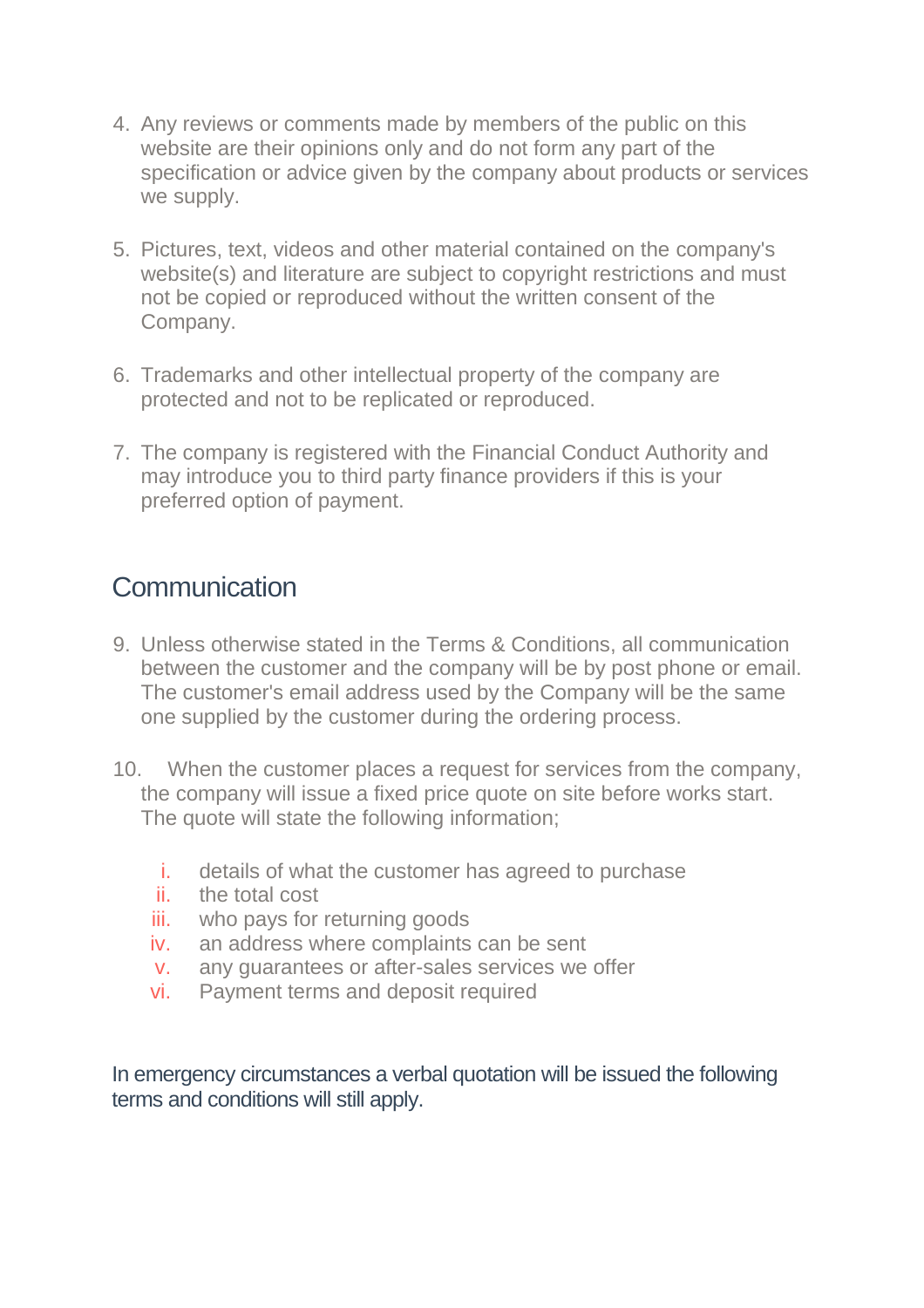## Delivery of services

- 11. The company works hard to ensure the delivery of services happens on time and with clear correspondence. Not with standing this, the customer accepts that sometimes delivery issues occur, and this does not give cause for cancellation.
- 12. The customer is responsible for notifying the company of any local restrictions that could impact the delivery of services, for example local parking restrictions, steep stair climbs, stair climbs longer than 20 steps, on foot carrying distances greater than 30 meters. If a redelivery is required because of an undeclared delivery restriction the company reserve the right to charge the cost for a redelivery and any other associated costs.
- 13. The customer agrees to have someone present at the property for when the services are scheduled to be delivered and agrees that if a delivery is aborted due to no one being at the delivery address then this will incur an aborted delivery charge.

#### Inspection of the site

Any changes in materials and/or specifications from those detailed in the contract, will only apply when supported by an Amendment to Order. Due to the nature of the works (Responsive) This can be in the form of a verbal or written agreement issued by the company, which must be approved by the customer (this approval may be carried out either by physical documentation/email or via verbal communication with management).

15. Whilst every effort is made to ensure the delivery of services in the timescales agreed during the ordering process are met, the company reserves the right to delay services for reasons including (for example) fires, strikes, illness, severe weather, lockouts, terrorism, war and any other causes beyond the control of the company interfering with its execution or completion of the contract. Time shall not be deemed to be the essence of the contract.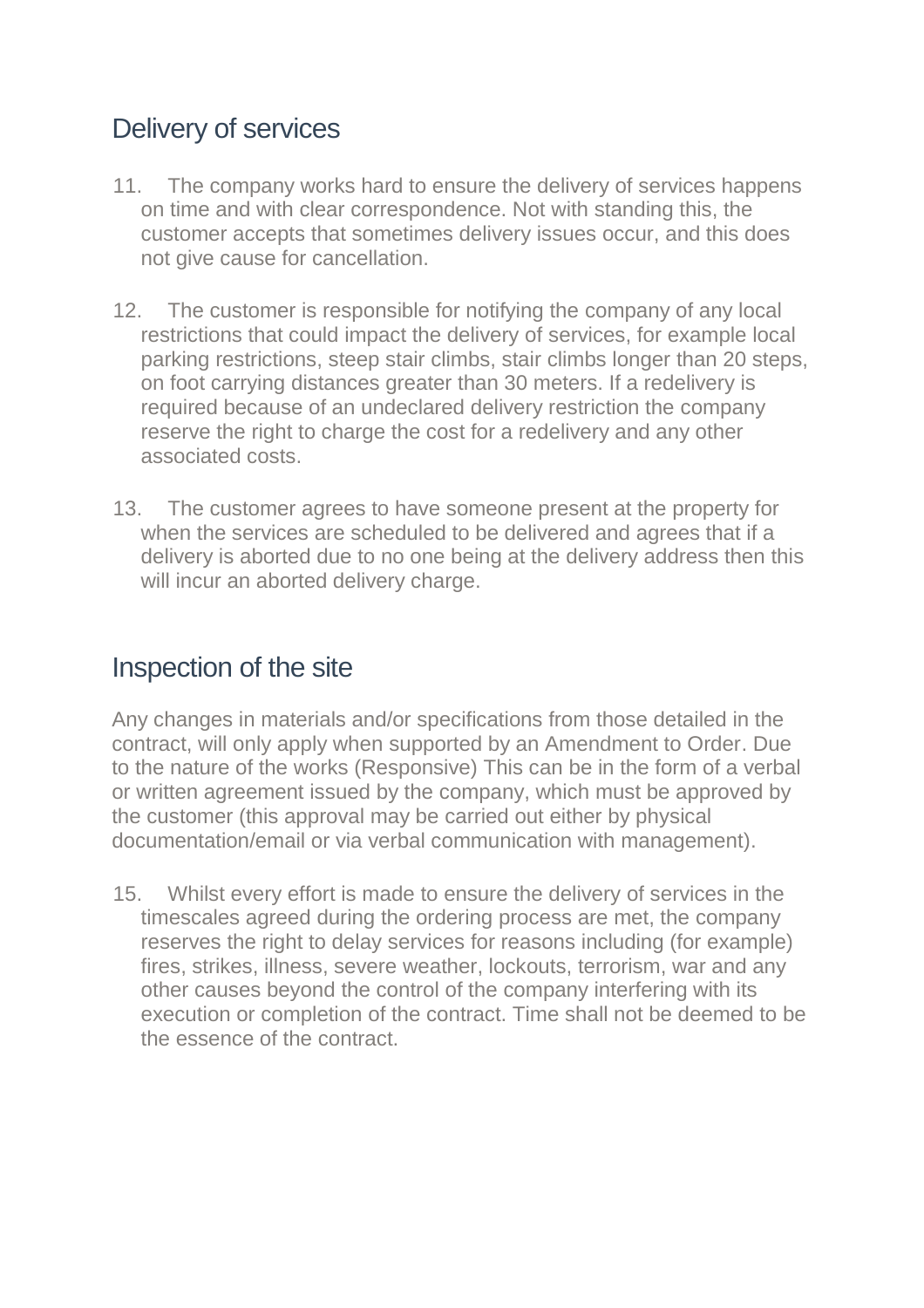## Carrying out work

- 18. You will need to provide free access to and from the property on the where works are to be carried out so that we can deliver services. You must also provide free access to water, gas and electricity for installing and testing your equipment.
- 19. During the fulfilment of this contract, the customer agrees to provide a safe and respectful workplace for any persons attending the installation address. Persons attending a property to carry out work connected with this contract will leave the property if rude, abusive or unsafe conditions are encountered. If this happens, it will be at the sole discretion of the company if a reattendance is arranged and what the charge for such a reattendance will be. In any event, no refund will be due from the company to the customer if the site is vacated for reasons of safety, abuse or general rudeness.
- 20. Prior to any attendance by the company, it is the customer's responsibility to secure any permissions, licences or permits that may be required to authorise the work. An example of such permit could be a listed building consent, landlord consent or freeholder agreement.
- 21. We will always try to complete work before 7pm but may on occasion need to use a reasonable amount of overtime to achieve completion. It is a condition of this contract that your approval to such overtime is granted, although we will endeavour to minimise any disruption or inconvenience.
- 22. Due to the company's policy of continuous improvement, the customer shall have the benefit of any modification the company may make to its products and procedures, albeit these changes may be made without prior notice to the customer. All illustrations within the company's website (and any advertising, marketing material or literature) and that of its suppliers are subsequently intended as a guide only.
- 23. Whilst all reasonable care will be taken by the company, it accepts no liability for any damage to existing plaster work, decorations, flooring etc which may be consequent upon the carrying out of the work detailed. Cuts or holes made to allow for equipment will be made good but not permanently finished or re-decorated. Floor boards will be reinstated or replaced where necessary, but special and/or laminated floors cannot be permanently re-fixed. Any carpets which are lifted will be re-laid to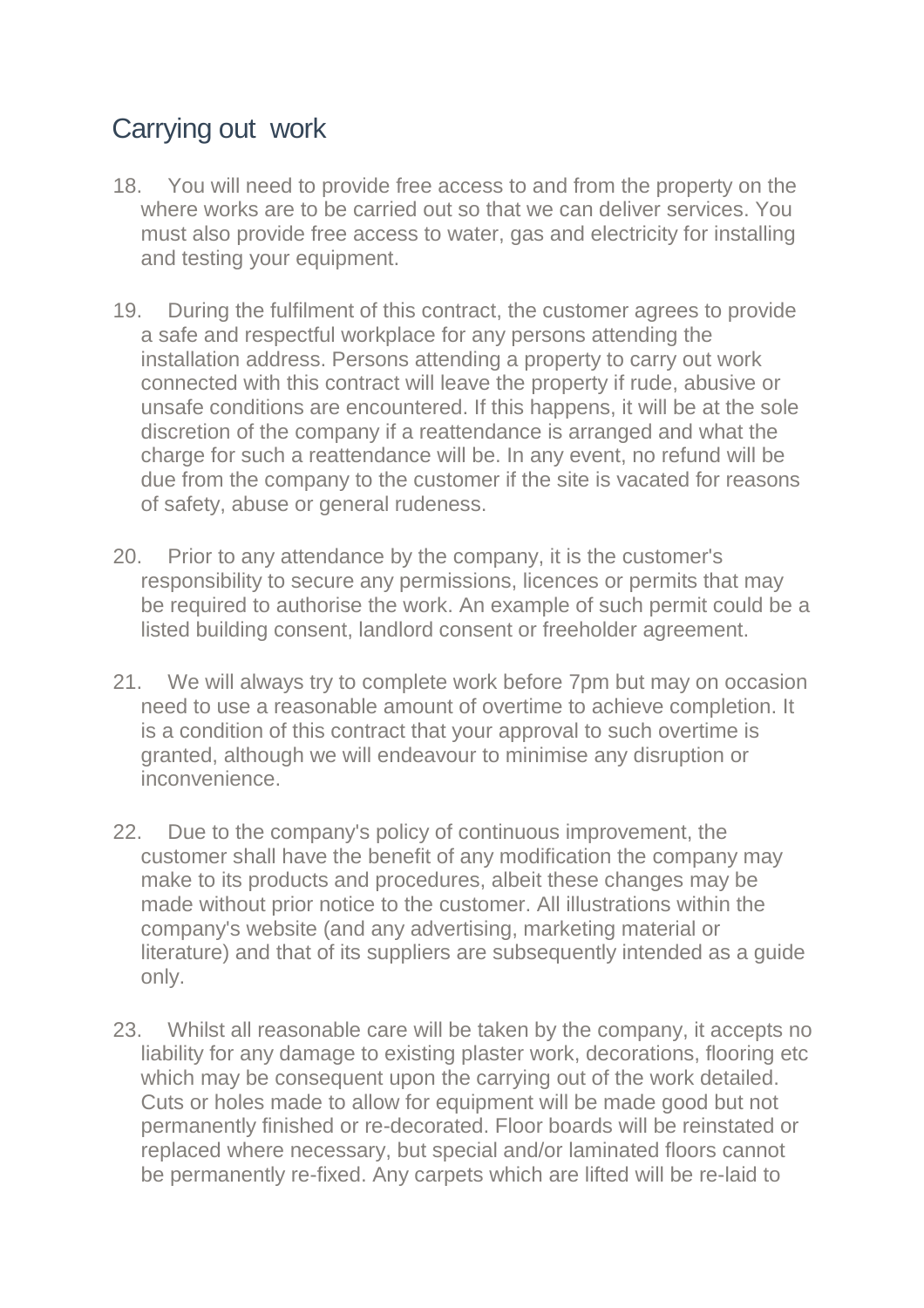the best of our operative's ability, however, we cannot be held responsible for carpets which have been nailed or glued down. It should be anticipated that an amount of redecoration may be required and this will be the customer's responsibility and is not included in the price.

Similarly, the company accepts no responsibility for damage which is attributable to structural defects or weaknesses unless such damage results from negligence on the part of the company, its operatives, servants or assigns. The Company cannot be held responsible for any damage caused by a third party employed by the customer.

- 24. Where pressurised hot water systems are installed as part of the works, the customer understands this could increase the water pressure in existing plumbing. Whilst the company will exercise reasonable care in assessing the suitability of existing systems, the company will not be liable for any damage caused to existing plumbing installations or any consequential damage caused by the failure or incompatibility of existing installations, taps, valves, showers, other fittings or any appliances.
- 25. Whilst engineers working on behalf of the company will take reasonable care not to damage wiring, plumbing and other services at your property, the company cannot be held responsible for any damage caused to such existing services whether the damage was caused accidentally, or because of re-routing during works. Where any such wiring or services are installed, it is the customer's responsibility to ensure that these be re-routed prior to commencement of the works.
- 26. The company will not be liable for any damage to your home which is caused as a direct result of structural defects or weaknesses at the address whether they are visible or not. If you are unsure of the structural integrity of your building you should engage an appropriately qualified structural surveyor prior to any attendance the company may arrange in connection with the contract.
- 27. Products and building materials can vary in colour, texture and general appearance. The company accepts no liability for any materials used during the works process having variations in colour, texture and general appearance. When matching materials (such as bricks and tiles) to existing materials which are part of the house, a close match is often not possible due to older products becoming obsolete and the effects of weathering over time. In summary, the company accepts no liability for any materials introduced to the property matching any existing materials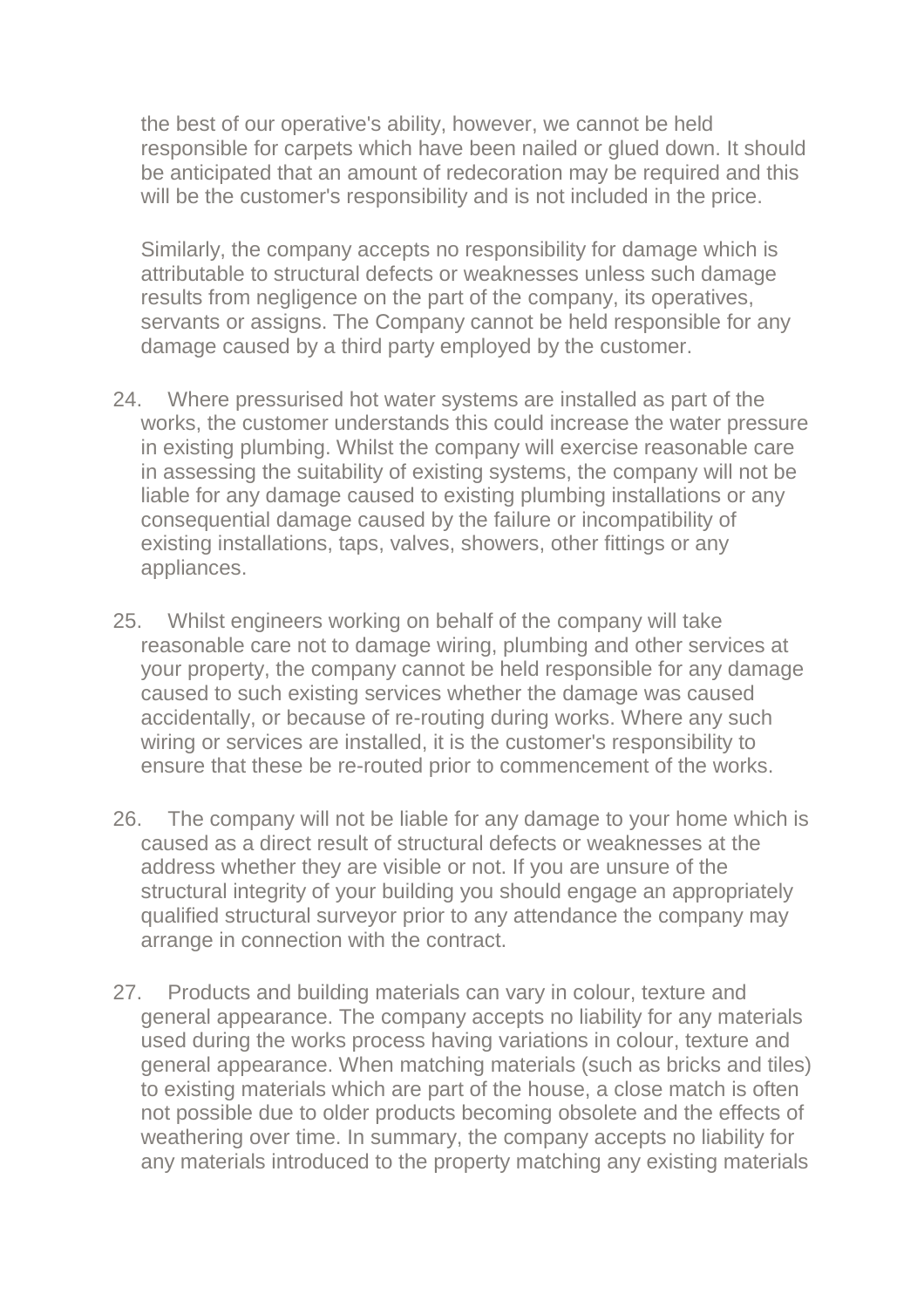and explicitly states variations in colour, texture and general appearance are likely and will be by the customer.

- 28. When adding new/repairing equipment to your house, our engineer will need to test existing relevant infrastructure to ensure it meets current regulatory standards and is of suitable performance. Should your existing infrastructure fail to meet relevant standards then we will give you the options (and associated costs) to bring the infrastructure up to a standard which allows works to be completed. If you do not wish to authorise the required additional work(s) we will leave the equipment in a safe manner.
- 29. The engineer will take pictures of your installed equipment for the company's auditing process and for our own records. The engineer may also attend with other people including managers, supervisors, trainees or apprentices.
- 30. During works, our health and safety plan requires the engineer to have access to working communication devices. If for any reason the engineer is unable to get mobile phone reception, the house holder agrees to make available to the engineer access to their telephone and internet connection for no charge.
- 31. Upon completion of all physical works at the property, the customer (or their representative) may inspect the work before the engineer departs. Once the company's appointed engineer is satisfied that the work is complete and the customer (or their representative) has been given the opportunity to inspect, that all works required to fulfil the contract are deemed to have been completed.
- 32. Sometimes things do not go to plan with repairs of equipment. The customer agrees to give the company and its engineers reasonable opportunities to put thing right by providing access to the address and time to remedy any faults or problems. In addition to this, the customer undertakes to minimise or avoid any losses it may suffer as a result of the actions (or non-actions) of the company or the appointed engineer.
- 33. If something within the customer's responsibilities/control (such as removal of asbestos or improving existing infrastructure) prevents delivery of services ordered for more than 12 months after the order was placed with the company, then the company will be deemed to have performed the contract in full and entitled to retain all monies paid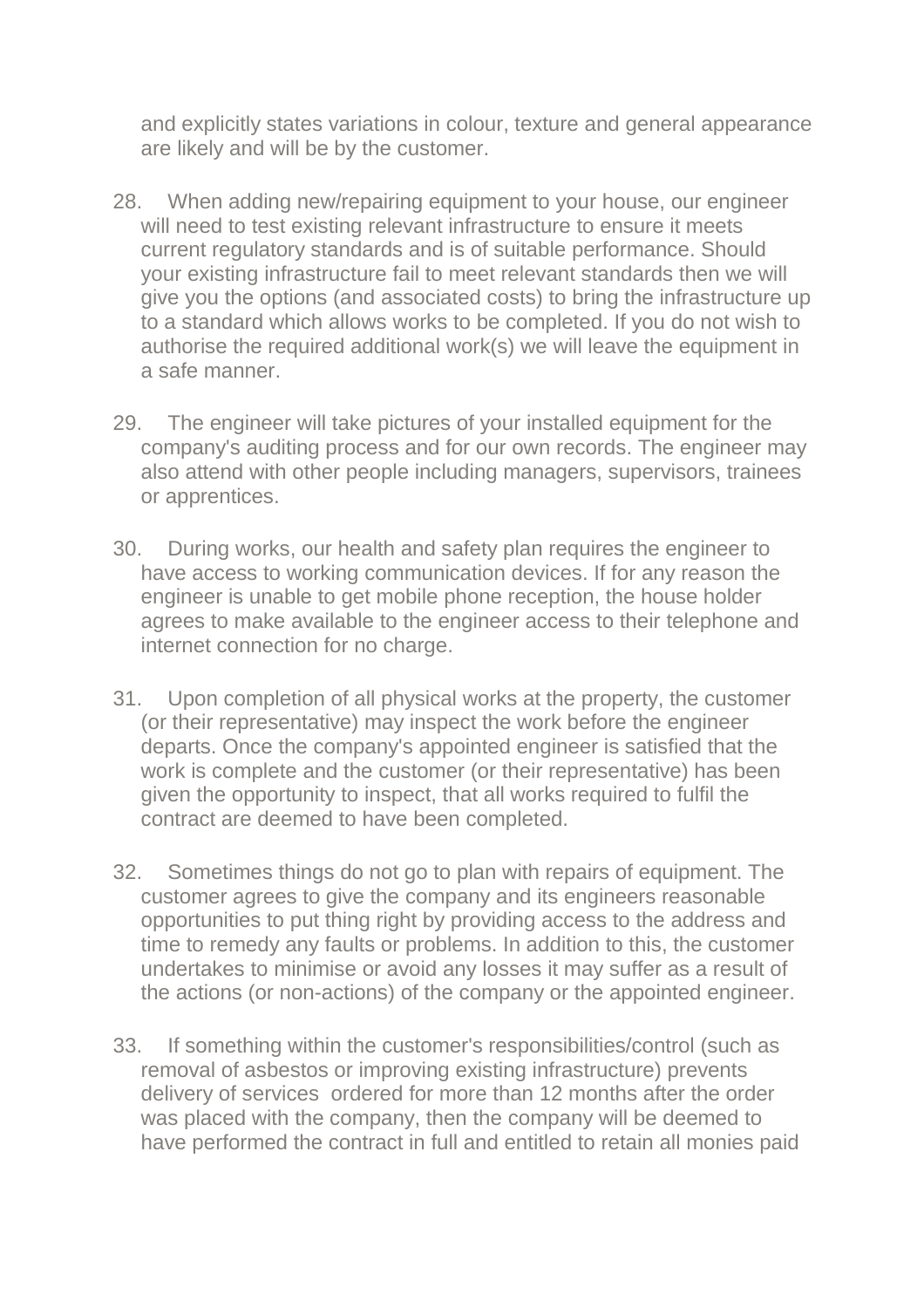to date without deduction or refund in full or in part without the supply of any further goods/services.

34. Z2 Engineering ltd are not liable for any loss of profit, loss of business, business interruption or business opportunity

## **Payments**

- 36. If paying by credit or debit card, the payment of cleared funds from the customer to the company is required on completion of works. Payment is only deemed to have been received once the funds are showing in the company's bank account as cleared funds. If the customer instigates an attempt to clawback payments (for example requesting a credit card chargeback) then the company can pass on any costs and/or losses associated with dealing with and defending such action.
- 37. Whilst any money is outstanding, the company is entitled to delay or defer any or all work without any penalty due from the company to the customer what so ever.
- 38. All goods supplied remain the property of the company even though installed, by way of a lien, until fully paid for and the Company reserves the right of re-entry to remove any such goods whether fixed or otherwise, which remain unpaid for.
- 39. All the prices we display include VAT unless otherwise stated.
- 40. In the event of suspension or cancellation of the work at the request of the customer or lack of instructions or delay on site caused by matters beyond the control of the company, any extra expenses thereby incurred, or losses suffered shall be chargeable to the customer along with a reasonable addition for administration and overhead costs. This condition shall not be construed as to affect any statutory or common law rights of the customer.
- 41. The Company reserves the right at its sole discretion to accept or refuse any order placed by the customer until the appointed engineer has inspected the site and accepted the order.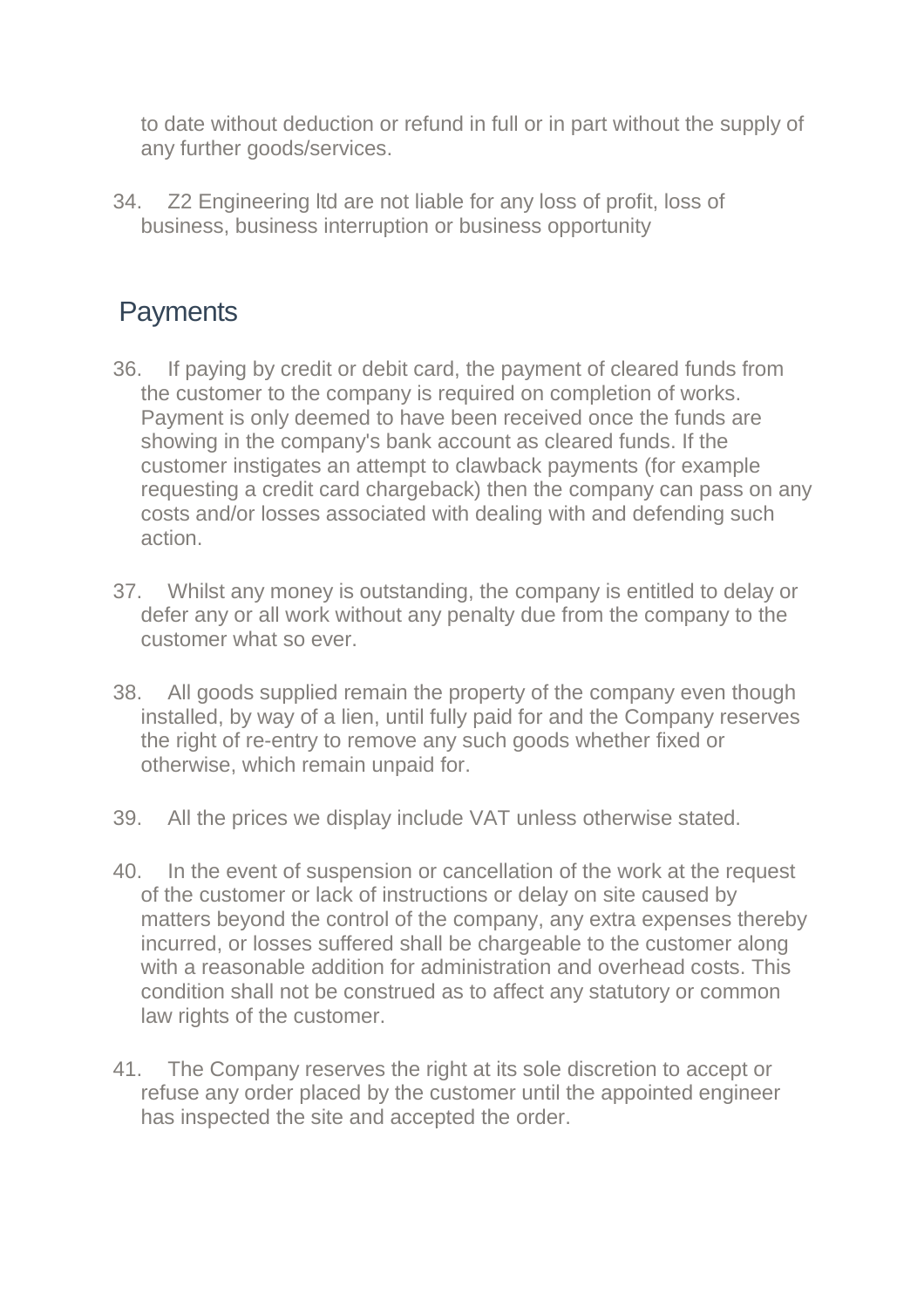- 42. Debris will be removed from site as part of the contract price, but this does not include the removal of any dangerous/hazardous waste material such as asbestos which we become aware of before or during works. It is the responsibility of the customer to arrange for the safe removal and disposal from site at their own expense and to provide the Company with a Clean Air Certificate as proof this work has been completed. A reattendance charge is payable from the customer to the Company if a reattendance is required once the dangerous/hazardous material has been removed. The customer is responsible for disposing of any packaging.
- 43. Party Wall Act; it is the responsibility of the customer to undertake a party wall agreement with any neighbouring properties where required in advance of the company attending site to carry out work.
- 44. Under Construction (Design and Management) Regulations 2015 the company needs to ensure operatives working on the site have access to welfare facilities including; a toilet, washing facilities, drinking water and facilities for rest in a warm indoor area. To reduce costs the customer agrees to provide access to these facilities within the existing property for workers to use in a clean and respectful way. If the customer would like the Company to make alternative arrangements to comply with these CDM Regulations, they will notify the Company at least 21 days before any onsite works are due to commence and pay the additional cost of hiring such facilities 7 days prior to work commencing.

#### **Cancellation**

49. By Contacting and asking for an emergency service **You will lose the right to cancel within 14 days of your order being placed.** You have requested that the company perform services within this 14-day period as it will be deemed that the company has been engaged to carry out urgent maintenance or repairs at your request.

## Warranty specification

53. Equipment and components have different warranties, these will vary depending upon the manufacturer. The company will provide details of any such warranties upon request.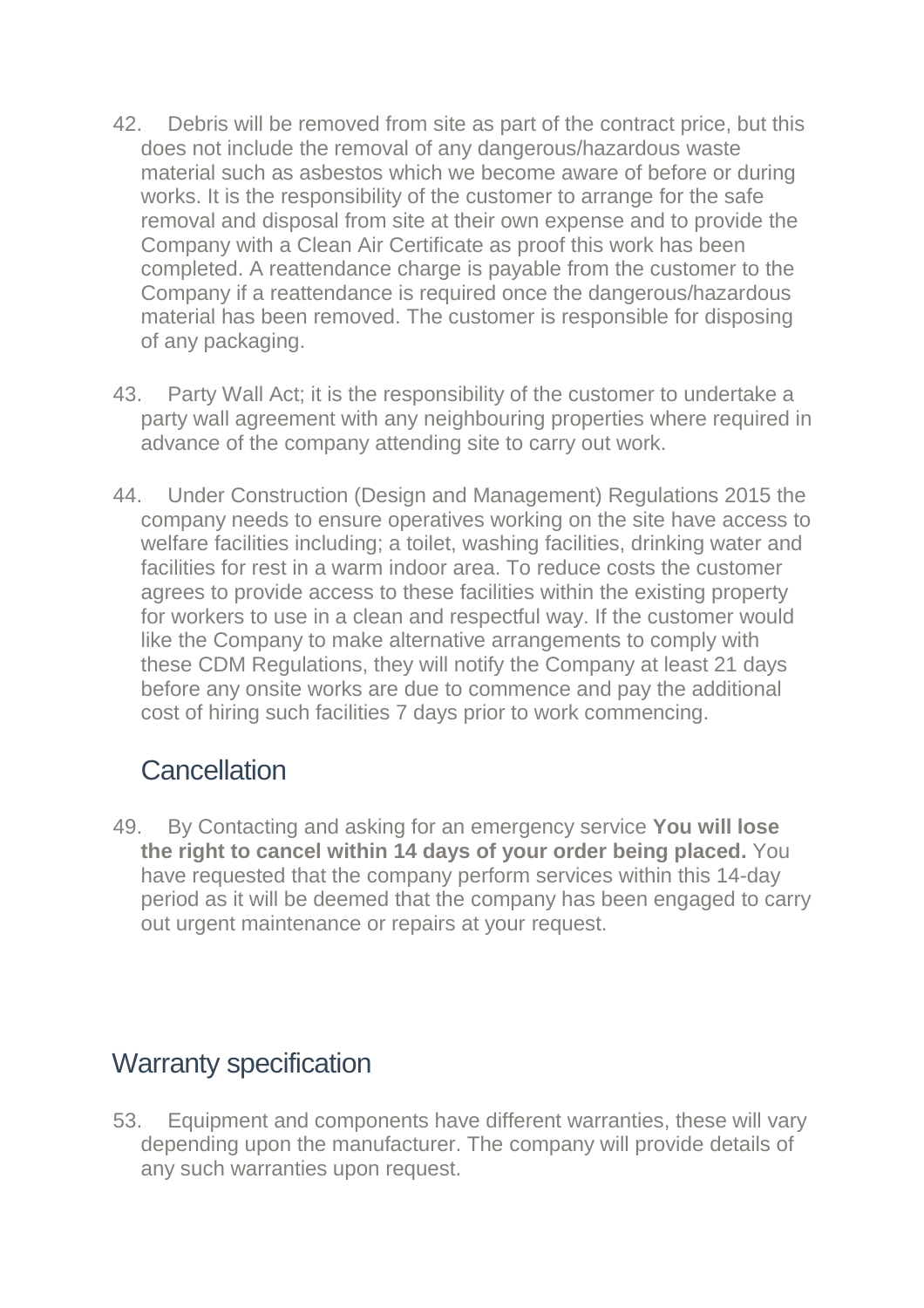- 54. Any workmanship will be done with reasonable skill and care by a suitably qualified person. All works undertaken benefit from a 1-year warranty to include all parts and labour.
- 55. Any guarantee shall be null and void if payments are not made on the due dates and the above conditions are not adhered to. Furthermore, neither the company nor the manufacturer of any parts or equipment will be liable to you, whether under this contract or otherwise (and whether to carry out any warranty repairs or otherwise) where any failure, fault or problem arises as a result of;
	- a. Any failure of the customer or third parties in the care, operation, inspection, servicing or maintenance of any of the equipment which is not done strictly in accordance with the manufacturer's instructions. The customer is responsible for maintaining full and accurate service records for all equipment, without such records any warranty will be void.
	- b. Any deliberate damage or vandalism
	- c. Damage caused by circumstances outside the control of the Company or the equipment manufacturer.
	- d. A variation in a flow rate of water to any installed equipment
- 56. The replacement of any lamps, bulbs or filaments are excluded from the warranty as are any timers, thermostats, lockout devices that may be connected to, or part of, the equipment after the expiry of the individual items relevant warranty period as detailed by the manufacturer.
- 57. You must notify the manufacture of any warranty claim against equipment or components as soon as reasonably possible once you become aware of the fault with a product. The contact details are supplied in the warranty pack.
- 58. The warranty set out above applies specifically to the equipment installed/Parts repaired as part of this contract. Any existing timers, controls, radiators, towel rails, pipework, drains, other equipment or other devices are completely excluded from any warranty
- 59. The company, or any engineer appointed by the company, is under no obligation to carry out any visual inspection or testing on any existing equipment (except as part of their regulatory duties). The risk of any of the existing system failing once the new equipment is installed is solely the responsibility of the customer. If the customer wishes to reduce this risk they can, and their own expense and independently of the